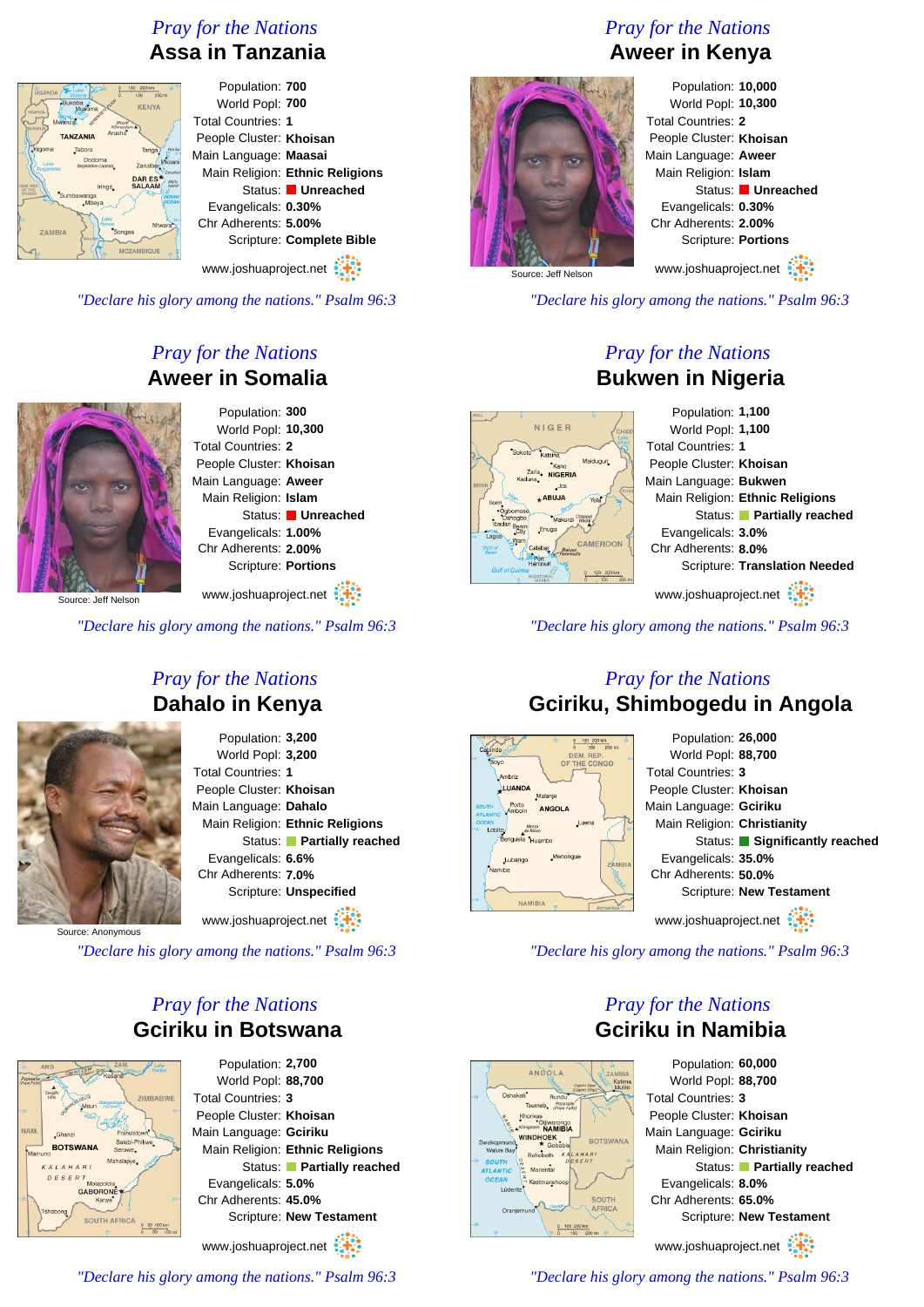# *Pray for the Nations* **Griqua in South Africa**



Population: **100** World Popl: **100** Total Countries: **1** People Cluster: **Khoisan** Main Language: **English** Main Religion: **Christianity** Status: **Partially reached** Evangelicals: **10.0%** Chr Adherents: **100.0%** Scripture: **Complete Bible**

www.joshuaproject.net

Source: Children of the Mist

*"Declare his glory among the nations." Psalm 96:3*

#### *Pray for the Nations* **Gxana, l lGana in Botswana**



www.joshuaproject.net

*"Declare his glory among the nations." Psalm 96:3*

#### *Pray for the Nations* **Handa, Tsexa in Botswana**



Population: **1,100** World Popl: **1,100** Total Countries: **1** People Cluster: **Khoisan** Main Language: **Ani** Main Religion: **Ethnic Religions** Status: **Minimally Reached** Evangelicals: **1.50%** Chr Adherents: **10.00%** Scripture: **Translation Needed**

www.joshuaproject.net

*"Declare his glory among the nations." Psalm 96:3*

#### *Pray for the Nations* **Heikum, San in Botswana**



Population: **40,000** World Popl: **64,700** Total Countries: **3** People Cluster: **Khoisan** Main Language: **Haiom** Main Religion: **Ethnic Religions** Status: **Partially reached** Evangelicals: **10.0%** Chr Adherents: **10.0%** Scripture: **Translation Started**

www.joshuaproject.net

**Gwi, Gwi-Khwe in Botswana** Population: **1,800**

*Pray for the Nations*



World Popl: **1,800** Total Countries: **1** People Cluster: **Khoisan** Main Language: **Gwi** Main Religion: **Ethnic Religions** Status: **Partially reached** Evangelicals: **10.0%** Chr Adherents: **20.0%** Scripture: **Translation Needed**

www.joshuaproject.net

*"Declare his glory among the nations." Psalm 96:3*

#### *Pray for the Nations* **Hadzabi in Tanzania**

Population: **1,300** World Popl: **1,300** Total Countries: **1** People Cluster: **Khoisan** Main Language: **Hadza** Main Religion: **Ethnic Religions** Status: **Unreached** Evangelicals: **1.90%** Chr Adherents: **5.00%** Scripture: **Translation Started** www.joshuaproject.net

*"Declare his glory among the nations." Psalm 96:3*



Source: manothegreek

Population: **1,700** World Popl: **64,700** Total Countries: **3** People Cluster: **Khoisan** Main Language: **Haiom** Main Religion: **Ethnic Religions** Status: **Partially reached** Evangelicals: **10.0%** Chr Adherents: **10.0%** Scripture: **Translation Started** www.joshuaproject.net

*"Declare his glory among the nations." Psalm 96:3*

#### *Pray for the Nations* **Heikum, San in Namibia**



Population: **23,000** World Popl: **64,700** Total Countries: **3** People Cluster: **Khoisan** Main Language: **Haiom** Main Religion: **Ethnic Religions** Status: **Partially reached** Evangelicals: **10.0%** Chr Adherents: **10.0%** Scripture: **Translation Started**

Source: Susan Schulman

www.joshuaproject.net

*"Declare his glory among the nations." Psalm 96:3*

*"Declare his glory among the nations." Psalm 96:3*

# *Pray for the Nations* **Heikum, Kedi in Angola**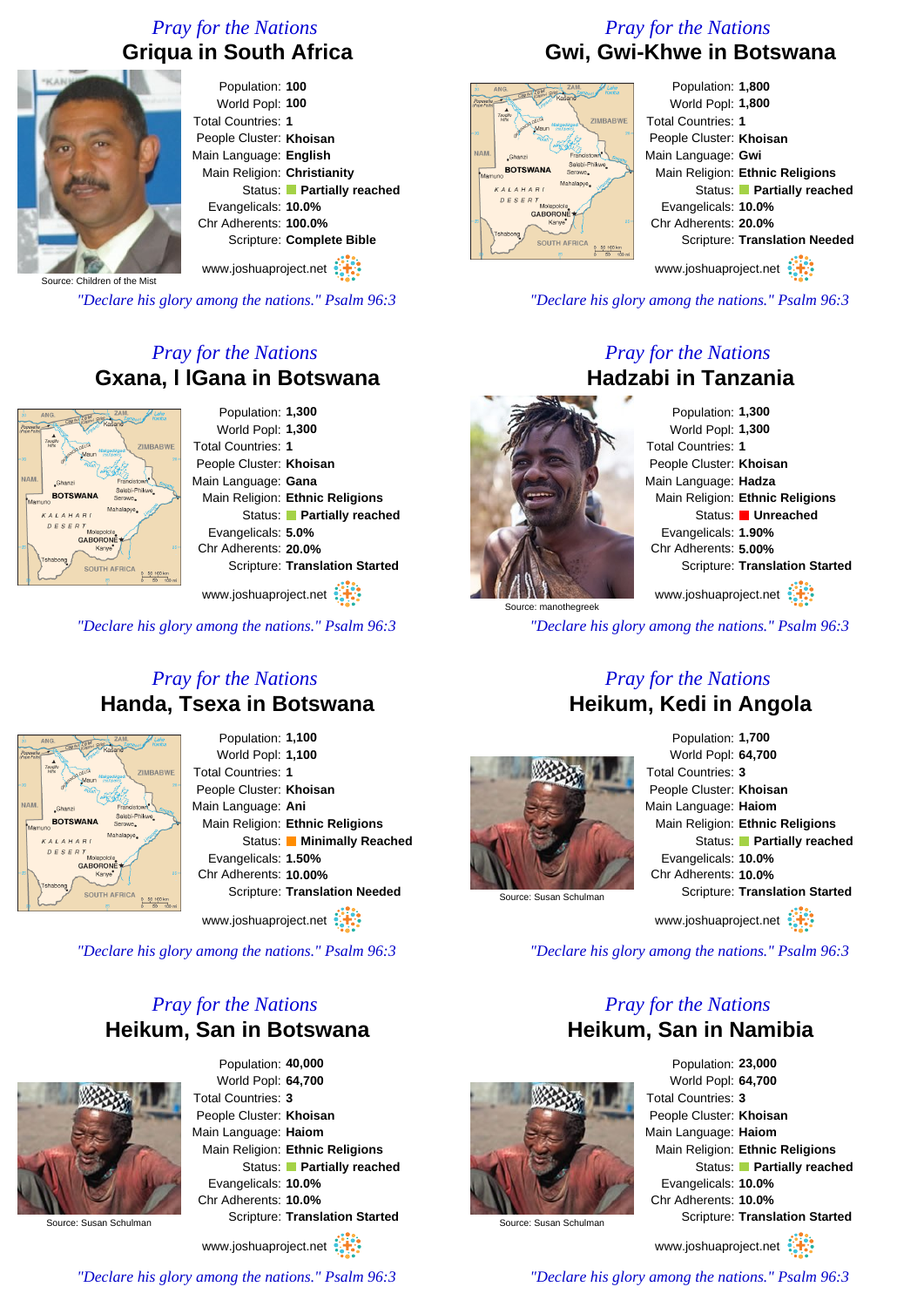#### *Pray for the Nations* **Hua in Botswana**



Population: **40** World Popl: **40** Total Countries: **1** People Cluster: **Khoisan** Main Language: **Setswana** Main Religion: **Ethnic Religions** Status: **Minimally Reached** Evangelicals: **2.00%** Chr Adherents: **15.00%** Scripture: **Complete Bible**

www.joshuaproject.net

*"Declare his glory among the nations." Psalm 96:3*

# *Pray for the Nations* **Ik in Uganda**



Population: **13,000** World Popl: **14,600** Total Countries: **2** People Cluster: **Khoisan** Main Language: **Ik** Main Religion: **Christianity** Status: **Superficially reached** Evangelicals: **0.9%** Chr Adherents: **85.0%** Scripture: **Portions**

Source: EnricX - Flick www.joshuaproject.net

*"Declare his glory among the nations." Psalm 96:3*

#### *Pray for the Nations* **Kua in Botswana**

| żо<br>Popavaile<br>(Pope Fails) | ZAM.<br>Lake<br>ANG.<br>Caprivi Ziptel sup)<br>Kanba<br>Zambas<br>Kasane<br><b>Tsodilo</b><br><b>AVANOID DELTA</b><br>Hille<br><b>ZIMBABWE</b><br>Makaadikaad<br>Maun<br><b>Gall parts</b> |
|---------------------------------|--------------------------------------------------------------------------------------------------------------------------------------------------------------------------------------------|
| -56<br>NAM.<br>Mamuno           | $20 -$<br>Boton<br>Francistown<br>"Ghanzi<br>Selebi-Phikwe<br><b>BOTSWANA</b><br>Serowe.<br>Mahalapye.<br>KALAHARI                                                                         |
| 25                              | DESERT<br>Molepolole,<br><b>GABORONE</b><br>$25 -$<br><b>Kanye</b> <sup>*</sup><br>shabong<br><b>SOUTH AFRICA</b><br>50 100 km<br>50<br>25<br>100 mi                                       |

Population: **1,100** World Popl: **1,100** Total Countries: **1** People Cluster: **Khoisan** Main Language: **Kua** Main Religion: **Ethnic Religions** Status: **Minimally Reached** Evangelicals: **1.00%** Chr Adherents: **10.00%** Scripture: **Translation Needed**

www.joshuaproject.net

*"Declare his glory among the nations." Psalm 96:3*

#### *Pray for the Nations* **Kung-Ekoka in Botswana**



Population: **2,100** World Popl: **24,200** Total Countries: **4** People Cluster: **Khoisan** Main Language: **Kung-Ekoka** Main Religion: **Ethnic Religions** Status: **Minimally Reached** Evangelicals: **0.50%** Chr Adherents: **10.00%** Scripture: **Portions**

Source: Nicolas M. Perrault - Wikimedia www.joshuaproject.net

*"Declare his glory among the nations." Psalm 96:3*

# *Pray for the Nations* **Ik in Kenya**



Population: **1,600** World Popl: **14,600** Total Countries: **2** People Cluster: **Khoisan** Main Language: **Ik** Main Religion: **Christianity** Status: **Significantly reached** Evangelicals: **14.0%** Chr Adherents: **85.0%** Scripture: **Portions** www.joshuaproject.net

Source: EnricX - Flick

*"Declare his glory among the nations." Psalm 96:3*

#### *Pray for the Nations* **Kisankasa in Tanzania**



Population: **14,000** World Popl: **14,000** People Cluster: **Khoisan** Main Language: **Kisankasa** Main Religion: **Ethnic Religions** Status: **Unreached** Evangelicals: **1.00%** Chr Adherents: **3.00%** Scripture: **Unspecified** www.joshuaproject.net

*"Declare his glory among the nations." Psalm 96:3*

# *Pray for the Nations* **Kung-Ekoka in Angola**



Population: **7,900** World Popl: **24,200** Total Countries: **4** People Cluster: **Khoisan** Main Language: **Kung-Ekoka** Main Religion: **Ethnic Religions** Status: **Minimally Reached** Evangelicals: **0.20%** Chr Adherents: **10.00%** Scripture: **Portions** www.joshuaproject.net

*"Declare his glory among the nations." Psalm 96:3*

#### *Pray for the Nations* **Kung-Ekoka in Namibia**



Source: Nicolas M. Perrault - Wikimedia

Population: **10,000** World Popl: **24,200** Total Countries: **4** People Cluster: **Khoisan** Main Language: **Kung-Ekoka** Main Religion: **Ethnic Religions** Status: **Minimally Reached** Evangelicals: **0.20%** Chr Adherents: **10.00%** Scripture: **Portions**

www.joshuaproject.net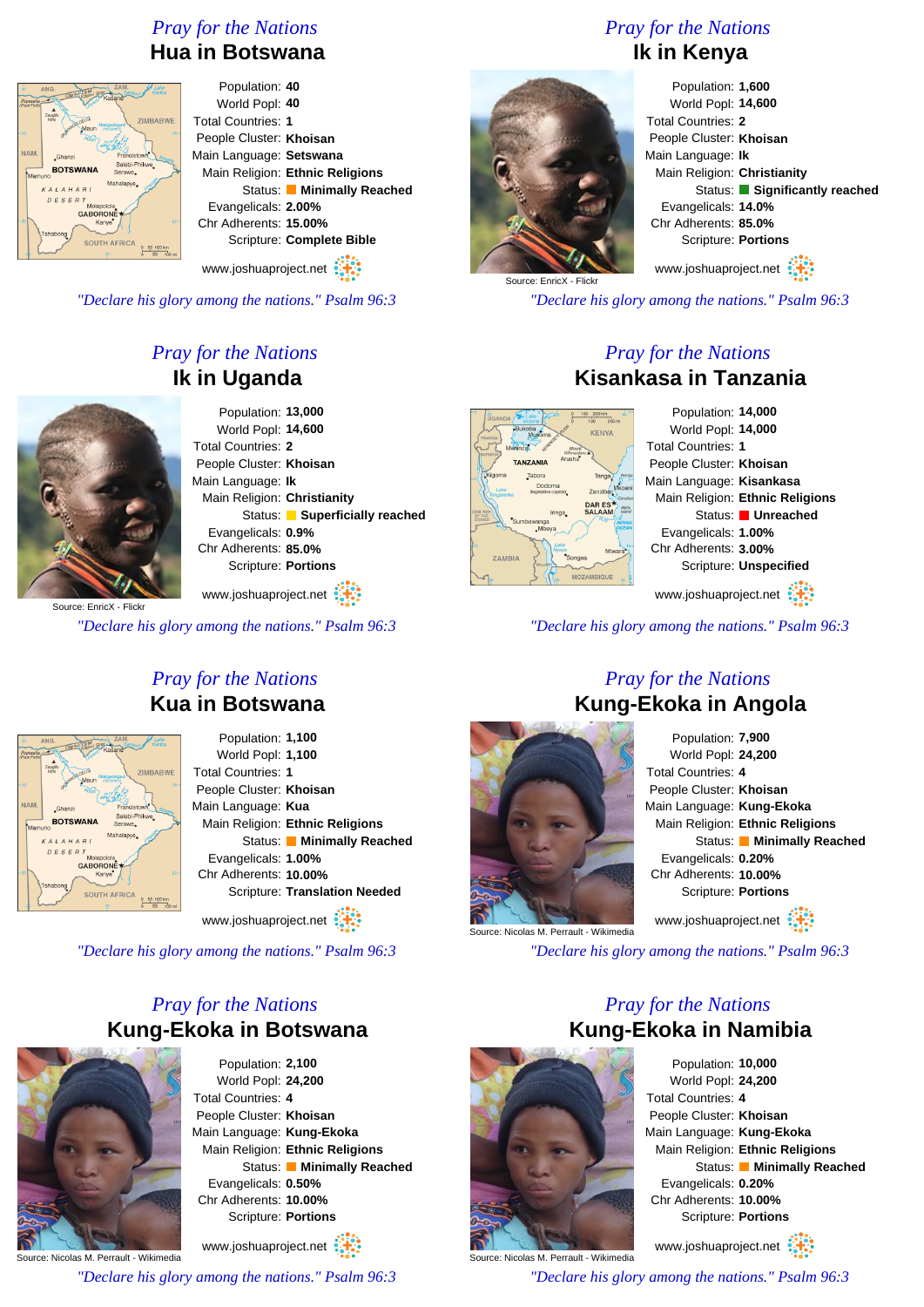### *Pray for the Nations* **Kung-Ekoka in South Africa**



Population: **4,200** World Popl: **24,200** Total Countries: **4** People Cluster: **Khoisan** Main Language: **Kung-Ekoka** Main Religion: **Ethnic Religions** Status: **Minimally Reached** Evangelicals: **0.20%** Chr Adherents: **8.00%** Scripture: **Portions**

www.joshuaproject.net

Source: Nicolas M. Perrault - Wikimedia

*"Declare his glory among the nations." Psalm 96:3*

#### *Pray for the Nations* **Kung-Tsumkwe in Botswana**



Population: **8,700** World Popl: **62,700** Total Countries: **3** People Cluster: **Khoisan** Main Language: **Ju'hoan** Main Religion: **Ethnic Religions** Status: **Partially reached** Evangelicals: **5.0%** Chr Adherents: **15.0%** Scripture: **New Testament**

www.joshuaproject.net

*"Declare his glory among the nations." Psalm 96:3*

#### *Pray for the Nations* **Kxoe, Xun in Angola**



Population: **300** World Popl: **8,200** Total Countries: **5** People Cluster: **Khoisan** Main Language: **Khwedam** Main Religion: **Ethnic Religions** Status: **Significantly reached** Evangelicals: **15.0%** Chr Adherents: **20.0%** Scripture: **Portions** www.joshuaproject.net

Source: Anonymous

*"Declare his glory among the nations." Psalm 96:3*

#### *Pray for the Nations* **Kxoe, Xun in Namibia**



Population: **4,300** World Popl: **8,200** Total Countries: **5** People Cluster: **Khoisan** Main Language: **Khwedam** Main Religion: **Ethnic Religions** Status: **Significantly reached** Evangelicals: **15.0%** Chr Adherents: **20.0%** Scripture: **Portions** www.joshuaproject.net

Source: Anonymous

*"Declare his glory among the nations." Psalm 96:3*

# *Pray for the Nations* **Kung-Tsumkwe in Angola**



Population: **10,000** World Popl: **62,700** Total Countries: **3** People Cluster: **Khoisan** Main Language: **Ju'hoan** Main Religion: **Ethnic Religions** Status: **Partially reached** Evangelicals: **10.0%** Chr Adherents: **10.0%** Scripture: **New Testament** www.joshuaproject.net

*"Declare his glory among the nations." Psalm 96:3*

#### *Pray for the Nations* **Kung-Tsumkwe in Namibia**

Population: **44,000** World Popl: **62,700** Total Countries: **3** People Cluster: **Khoisan** Main Language: **Ju'hoan** Main Religion: **Ethnic Religions** Status: **Partially reached** Evangelicals: **7.0%** Chr Adherents: **10.0%** Scripture: **New Testament** www.joshuaproject.net

Source: Anonymous

*"Declare his glory among the nations." Psalm 96:3*

#### *Pray for the Nations* **Kxoe, Xun in Botswana**



#### Population: **1,900** World Popl: **8,200** Total Countries: **5** People Cluster: **Khoisan** Main Language: **Khwedam** Main Religion: **Ethnic Religions** Status: **Partially reached** Evangelicals: **5.0%** Chr Adherents: **20.0%** Scripture: **Portions** www.joshuaproject.net

Source: Anonymous

*"Declare his glory among the nations." Psalm 96:3*

#### *Pray for the Nations* **Kxoe, Xun in South Africa**



Population: **1,500** World Popl: **8,200** Total Countries: **5** People Cluster: **Khoisan** Main Language: **Khwedam** Main Religion: **Ethnic Religions** Status: **Significantly reached** Evangelicals: **15.0%** Chr Adherents: **20.0%** Scripture: **Portions**

Source: Anonymous

www.joshuaproject.net *"Declare his glory among the nations." Psalm 96:3*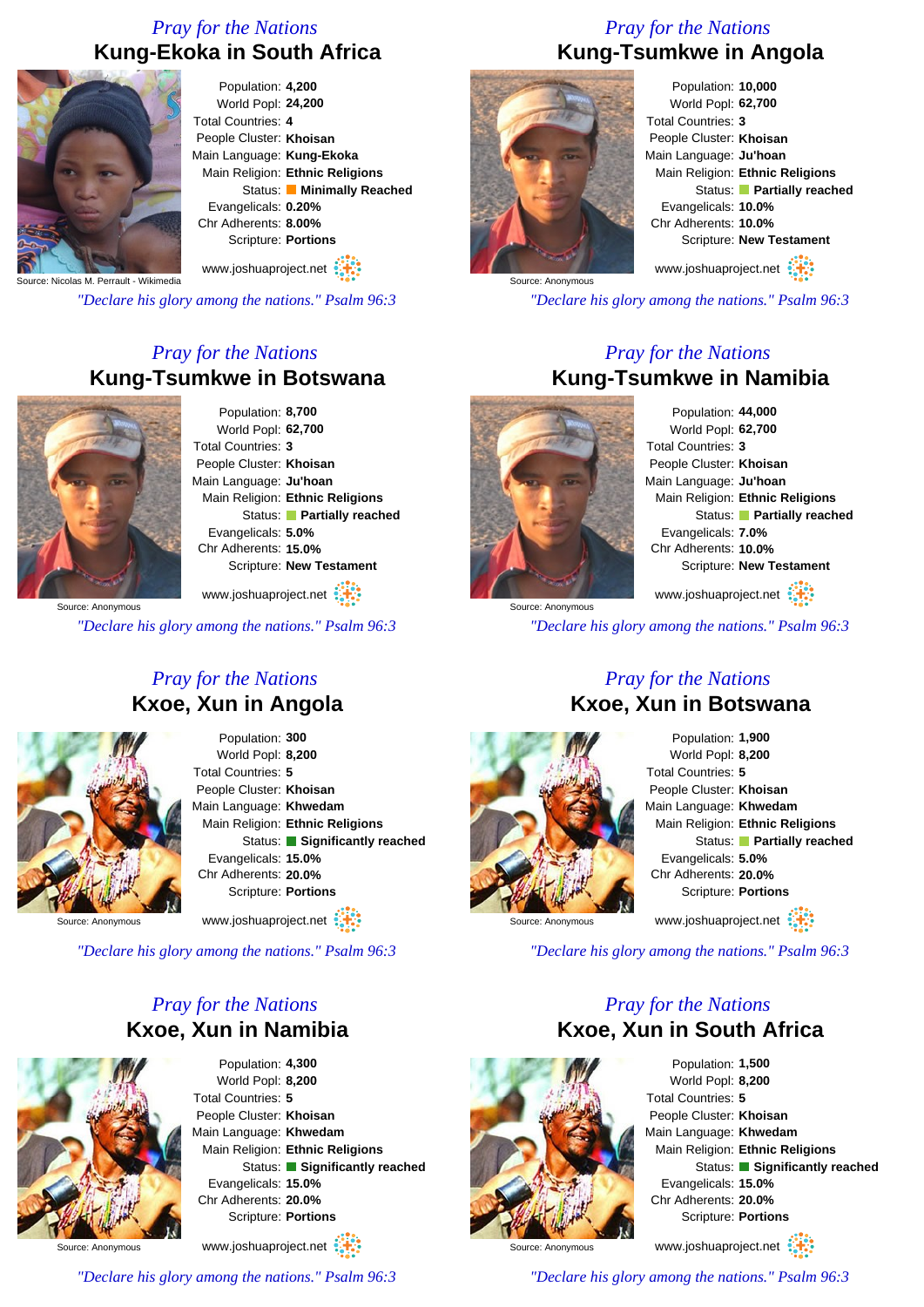#### *Pray for the Nations* **Kxoe, Xun in Zambia**



World Popl: **8,200** People Cluster: **Khoisan** Main Language: **Khwedam** Main Religion: **Ethnic Religions** Status: **Partially reached** Evangelicals: **3.0%** Chr Adherents: **8.0%** Scripture: **Portions**

Source: Anonymous

*"Declare his glory among the nations." Psalm 96:3*

### *Pray for the Nations* **Madhiban in Somalia**



Population: **7,500** World Popl: **10,200** Total Countries: **2** People Cluster: **Khoisan** Main Language: **Somali** Main Religion: **Ethnic Religions** Status: **Unreached** Evangelicals: **0.00%** Chr Adherents: **0.00%** Scripture: **Complete Bible**

www.joshuaproject.net

*"Declare his glory among the nations." Psalm 96:3*

### *Pray for the Nations* **Masi in Angola**



Population: **5,300** World Popl: **42,600** Total Countries: **3** People Cluster: **Khoisan** Main Language: **Mashi** Main Religion: **Ethnic Religions** Status: **Minimally Reached** Evangelicals: **0.50%** Chr Adherents: **25.00%** Scripture: **Portions**

Source: Willem Richter

www.joshuaproject.net

*"Declare his glory among the nations." Psalm 96:3*

### *Pray for the Nations* **Masi in Zambia**



Source: Willem Richter



*"Declare his glory among the nations." Psalm 96:3*

# *Pray for the Nations* **Madhiban in Kenya**



Population: **2,700** World Popl: **10,200** Total Countries: **2** People Cluster: **Khoisan** Main Language: **Somali** Main Religion: **Islam** Status: **Unreached** Evangelicals: **0.00%** Chr Adherents: **0.00%** Scripture: **Complete Bible** www.joshuaproject.net

*"Declare his glory among the nations." Psalm 96:3*

#### *Pray for the Nations* **Mashi, Shi in Congo, DRC**

CONGO, DRC CONCHACA Ilet

Population: **1,606,000** World Popl: **1,606,000** Total Countries: **1** People Cluster: **Khoisan** Main Language: **Shi** Main Religion: **Christianity** Status: **Significantly reached** Evangelicals: **23.0%** Chr Adherents: **97.0%** Scripture: **Complete Bible** www.joshuaproject.net

*"Declare his glory among the nations." Psalm 96:3*



#### *Pray for the Nations* **Masi in Namibia**

Population: **300** World Popl: **42,600** Total Countries: **3** People Cluster: **Khoisan** Main Language: **Mashi** Main Religion: **Ethnic Religions** Status: **Significantly reached** Evangelicals: **12.0%** Chr Adherents: **20.0%** Scripture: **Portions** www.joshuaproject.net

Source: Willem Richter

*"Declare his glory among the nations." Psalm 96:3*

# *Pray for the Nations* **Mukogodo, Yaaku in Kenya** Population: **4,700**



World Popl: **4,700** Total Countries: **1** People Cluster: **Khoisan** Main Language: **Yaaku** Main Religion: **Ethnic Religions** Status: **Minimally Reached** Evangelicals: **0.70%** Chr Adherents: **6.00%** Scripture: **Unspecified** www.joshuaproject.net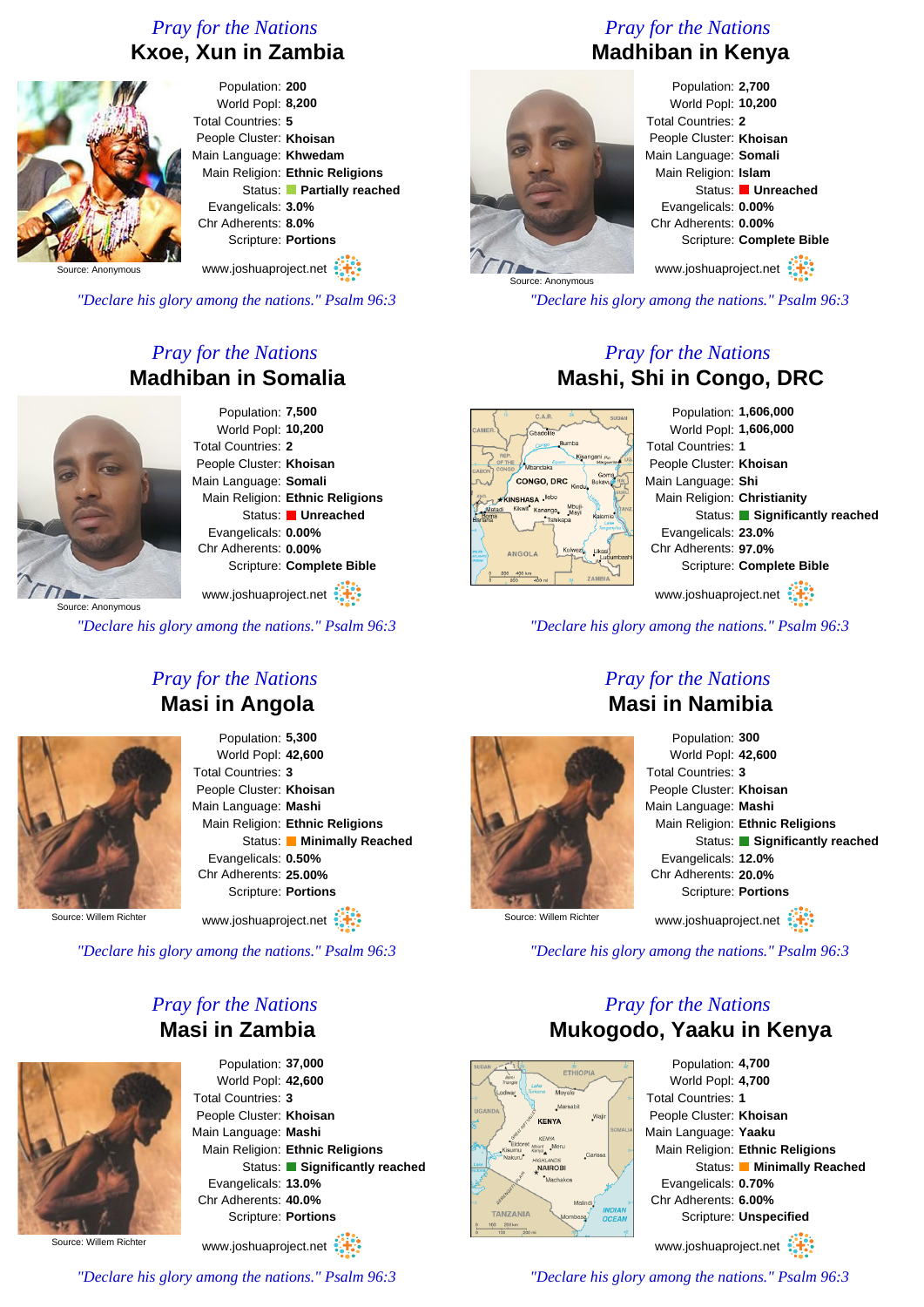# *Pray for the Nations* **Nama, Khoekhoe in Namibia**



Population: **362,000** World Popl: **364,200** Total Countries: **2** People Cluster: **Khoisan** Main Language: **Khoekhoe** Main Religion: **Christianity** Status: **Partially reached** Evangelicals: **8.0%** Chr Adherents: **88.0%** Scripture: **Complete Bible**

www.joshuaproject.net

Source: Willem Richte

*"Declare his glory among the nations." Psalm 96:3*

### *Pray for the Nations* **Naro in Botswana**



Population: **8,400** World Popl: **10,600** Total Countries: **2** People Cluster: **Khoisan** Main Language: **Naro** Main Religion: **Ethnic Religions** Status: **Partially reached** Evangelicals: **5.0%** Chr Adherents: **8.0%** Scripture: **New Testament**

Source: Elizabeth Ross www.joshuaproject.net

*"Declare his glory among the nations." Psalm 96:3*

#### *Pray for the Nations* **Nghuki in South Africa**

Population: **700**



World Popl: **700** Total Countries: **1** People Cluster: **Khoisan** Main Language: **Afrikaans** Main Religion: **Christianity** Status: **Superficially reached** Evangelicals: **2.0%** Chr Adherents: **90.0%** Scripture: **Complete Bible** www.joshuaproject.net

*"Declare his glory among the nations." Psalm 96:3*

#### *Pray for the Nations* **Nusan, West Xo in Namibia**



Population: **500** World Popl: **3,300** Total Countries: **3** People Cluster: **Khoisan** Main Language: **Xoo** Main Religion: **Ethnic Religions** Status: **Minimally Reached** Evangelicals: **2.00%** Chr Adherents: **7.00%** Scripture: **Translation Started**

www.joshuaproject.net

*"Declare his glory among the nations." Psalm 96:3*

#### *Pray for the Nations* **Nama, Khoekhoe in South Africa**



Population: **2,200** World Popl: **364,200** Total Countries: **2** People Cluster: **Khoisan** Main Language: **Khoekhoe** Main Religion: **Christianity** Status: **Significantly reached** Evangelicals: **14.0%** Chr Adherents: **70.0%** Scripture: **Complete Bible** www.joshuaproject.net

*"Declare his glory among the nations." Psalm 96:3*

#### *Pray for the Nations* **Naro in Namibia**



Population: **2,200** World Popl: **10,600** Total Countries: **2** People Cluster: **Khoisan** Main Language: **Naro** Main Religion: **Ethnic Religions** Status: **Partially reached** Evangelicals: **5.0%** Chr Adherents: **8.0%** Scripture: **New Testament** www.joshuaproject.net

*"Declare his glory among the nations." Psalm 96:3*

#### *Pray for the Nations* **Nusan Xoo, Ngamani in Botswana**



*"Declare his glory among the nations." Psalm 96:3*

# *Pray for the Nations* **Nusan Nung, Ngamani in South Africa**



Population: **500** World Popl: **3,300** Total Countries: **3** People Cluster: **Khoisan** Main Language: **Xoo** Main Religion: **Ethnic Religions** Status: **Minimally Reached** Evangelicals: **2.00%** Chr Adherents: **14.00%** Scripture: **Translation Started** www.joshuaproject.net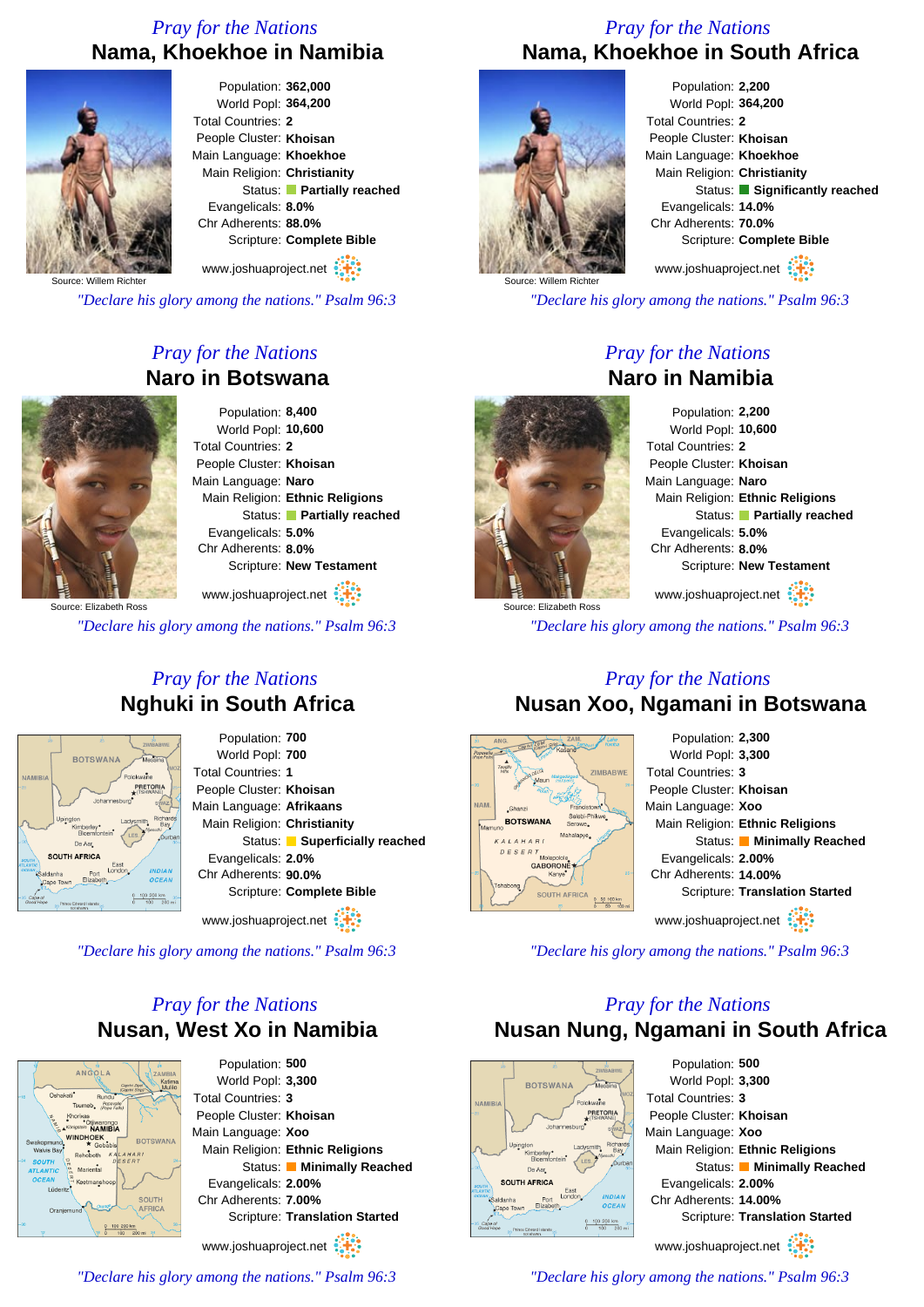## *Pray for the Nations* **Omotik, Ndorobo in Kenya**



Population: **200** World Popl: **200** Total Countries: **1** People Cluster: **Khoisan** Main Language: **Omotik** Main Religion: **Ethnic Religions** Status: **Minimally Reached** Evangelicals: **1.00%** Chr Adherents: **6.00%** Scripture: **Unspecified** www.joshuaproject.net

Source: Anonymous

*"Declare his glory among the nations." Psalm 96:3*

# *Pray for the Nations* **Shua in Botswana**



www.joshuaproject.net

*"Declare his glory among the nations." Psalm 96:3*

#### *Pray for the Nations* **Tshara-Tshao in Zimbabwe**



Population: **4,600** World Popl: **7,100** Total Countries: **2** People Cluster: **Khoisan** Main Language: **Tshuwau** Main Religion: **Ethnic Religions** Status: **Partially reached** Evangelicals: **5.0%** Chr Adherents: **20.0%** Scripture: **Portions**

Source: Anonymous

www.joshuaproject.net

*"Declare his glory among the nations." Psalm 96:3*

# *Pray for the Nations* **Vasekela Bushman, Maligo in Namibia**



Population: **1,500** World Popl: **19,300** Total Countries: **3** People Cluster: **Khoisan** Main Language: **Northwestern Kung** Main Religion: **Ethnic Religions** Status: **Minimally Reached** Evangelicals: **2.00%** Chr Adherents: **35.00%** Scripture: **Translation Started**

www.joshuaproject.net

*"Declare his glory among the nations." Psalm 96:3*

### *Pray for the Nations* **Sandawe in Tanzania**



Population: **81,000** World Popl: **81,000** Total Countries: **1** People Cluster: **Khoisan** Main Language: **Sandawe** Main Religion: **Ethnic Religions** Status: **Partially reached** Evangelicals: **5.0%** Chr Adherents: **15.0%** Scripture: **Portions**

www.joshuaproject.net

*"Declare his glory among the nations." Psalm 96:3*

#### *Pray for the Nations* **Tshara-Tshao in Botswana**

Population: **2,500** World Popl: **7,100** Total Countries: **2** People Cluster: **Khoisan** Main Language: **Tshuwau** Main Religion: **Ethnic Religions** Status: **Partially reached** Evangelicals: **5.0%** Chr Adherents: **20.0%** Scripture: **Portions** www.joshuaproject.net

Source: Anonymous

*"Declare his glory among the nations." Psalm 96:3*

#### *Pray for the Nations* **Vasekela Bushman, Maligo in Angola**



*"Declare his glory among the nations." Psalm 96:3*

#### *Pray for the Nations*

**Vasekela Bushman, Maligo in South Africa**